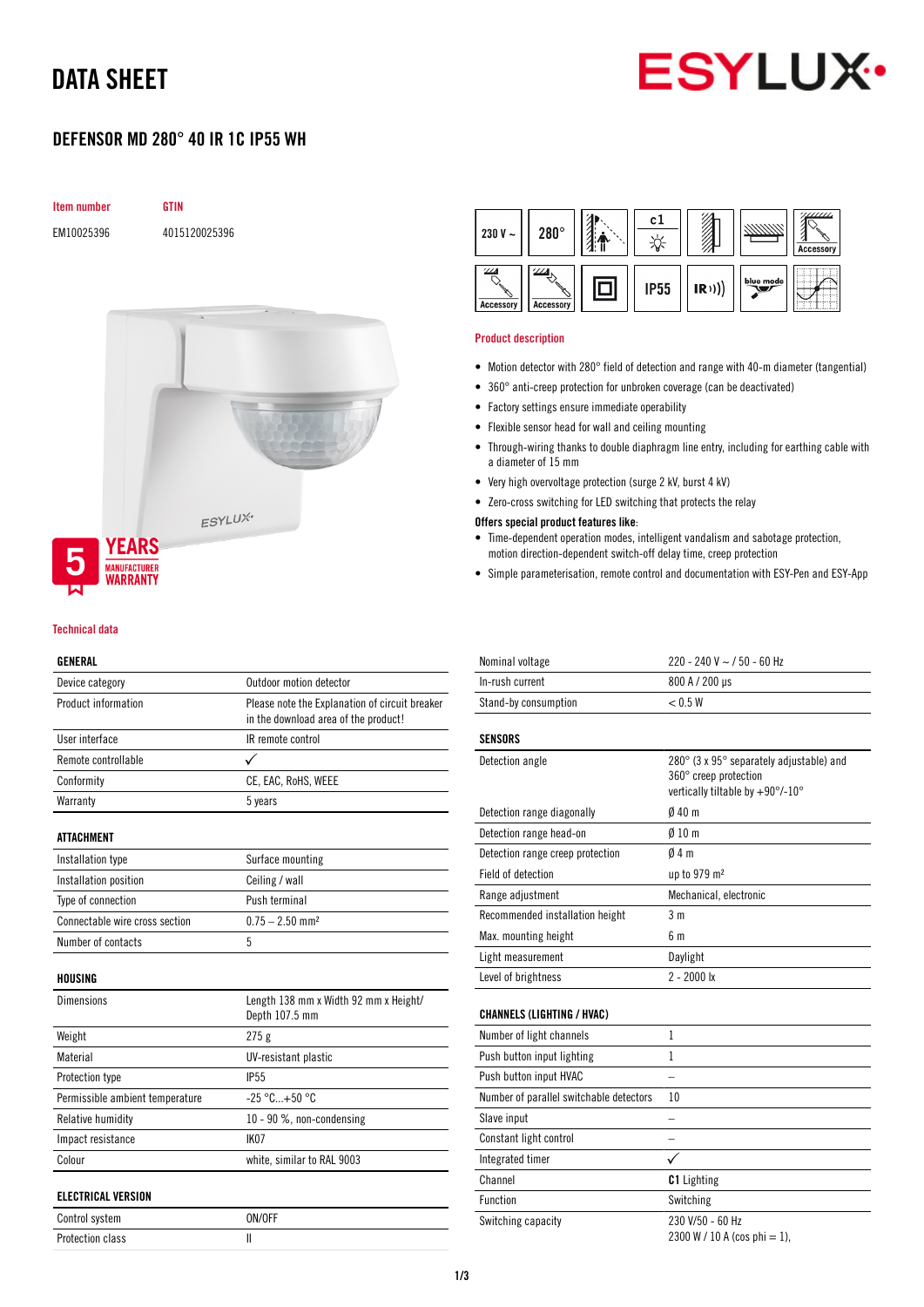# DATA SHEET



## DEFENSOR MD 280° 40 IR 1C IP55 WH

| Item number                                      | <b>GTIN</b>   |                                   |                                                                                                                                           |                                                                                                                                                                        |                                   |               |
|--------------------------------------------------|---------------|-----------------------------------|-------------------------------------------------------------------------------------------------------------------------------------------|------------------------------------------------------------------------------------------------------------------------------------------------------------------------|-----------------------------------|---------------|
| EM10025396                                       | 4015120025396 |                                   |                                                                                                                                           |                                                                                                                                                                        |                                   |               |
|                                                  |               | 1150 VA / 5 AX (cos phi = $0,5$ ) |                                                                                                                                           | Push button input                                                                                                                                                      | ✓                                 |               |
|                                                  |               | 600 W LED                         |                                                                                                                                           | Impulse mode                                                                                                                                                           |                                   |               |
| Switch contact                                   |               | make contact / non-floating       |                                                                                                                                           | Switch-off delay time                                                                                                                                                  | 60 s240 min (adjustable in steps) |               |
|                                                  |               |                                   |                                                                                                                                           |                                                                                                                                                                        |                                   |               |
| <b>Factory settings</b><br><b>GENERAL</b>        |               |                                   |                                                                                                                                           |                                                                                                                                                                        |                                   |               |
|                                                  |               |                                   |                                                                                                                                           | Operating mode                                                                                                                                                         | fully automatic                   |               |
| Sensitivity                                      |               | 100 %                             |                                                                                                                                           | Level of brightness/switching threshold                                                                                                                                | 20 lx<br>5 min                    |               |
| <b>CHANNELS (LIGHTING / HVAC)</b>                |               |                                   |                                                                                                                                           | Switch-off delay time                                                                                                                                                  |                                   |               |
| Channel                                          |               | C1 Lighting                       |                                                                                                                                           |                                                                                                                                                                        |                                   |               |
| <b>Accessories</b><br><b>Product designation</b> |               | Item number                       | <b>Product description</b>                                                                                                                |                                                                                                                                                                        |                                   | <b>GTIN</b>   |
| <b>Mounting</b>                                  |               |                                   |                                                                                                                                           |                                                                                                                                                                        |                                   |               |
| DEFENSOR EDGE MOUNTING WH                        |               | EM10025419                        |                                                                                                                                           | Corner bracket for DEFENSOR series, white                                                                                                                              |                                   | 4015120025419 |
| DEFENSOR SPACER WH                               |               | EM10025426                        | Spacer for DEFENSOR series, white                                                                                                         |                                                                                                                                                                        |                                   | 4015120025426 |
| <b>Remote control</b>                            |               |                                   |                                                                                                                                           |                                                                                                                                                                        |                                   |               |
| ESY-Pen                                          |               | EP10425356                        | ESY-Pen and ESY-App, two tools for every task: (1) Parameterisation, (2) remote control, (3) light<br>measurement, (4) project management |                                                                                                                                                                        | 4015120425356                     |               |
| DEFENSOR REMOTE CONTROL USER                     |               | EM10025495                        |                                                                                                                                           | IR remote control for end users of the DEFENSOR series: Setting the level of brightness, the switch-<br>off delay time (5 or 15 minutes) and light ON/OFF for 12 hours |                                   | 4015120025495 |
|                                                  |               |                                   |                                                                                                                                           |                                                                                                                                                                        |                                   |               |
| <b>Dimension drawing</b>                         |               |                                   |                                                                                                                                           | <b>Field of detections</b>                                                                                                                                             | <b>Detection range</b>            |               |

|                                      |                                                             | Diagonally (A)                      | $Ø$ 40 m         |
|--------------------------------------|-------------------------------------------------------------|-------------------------------------|------------------|
| $107,5 \text{ mm}$<br><b>ESYLUX-</b> |                                                             | $\blacksquare$ Frontal (B)          | $\emptyset$ 10 m |
| 138 mm<br>$91,5$ mm                  | H<br><b>HEAR</b><br>$280^\circ$<br><b><i>Thermannel</i></b> | $\blacksquare$ creep protection (C) | $\emptyset$ 4 m  |